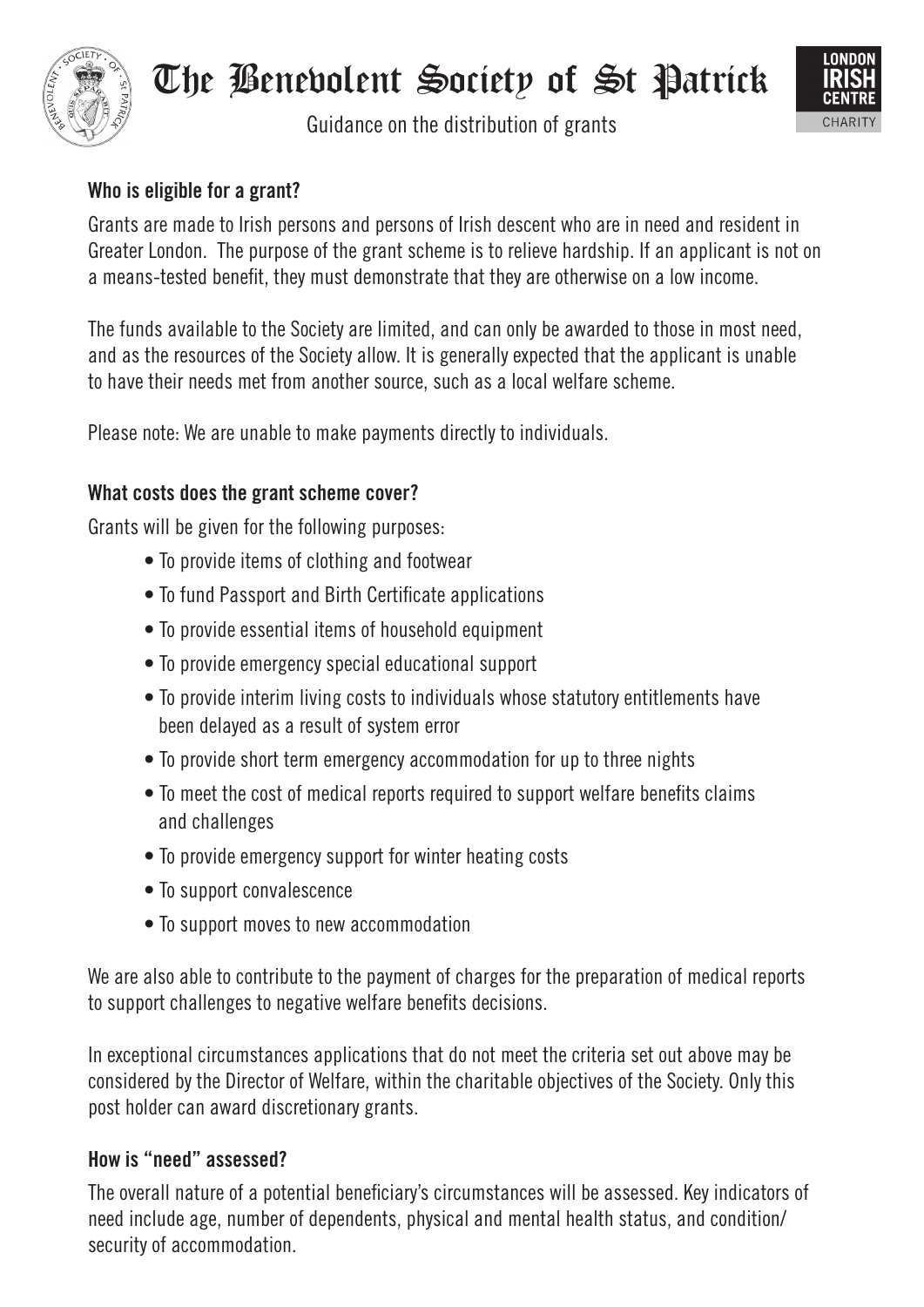#### **Housing costs**

Specific guidance applies to requests for grants to support emergency housing need. If you are making an application on these grounds, please contact the Administrator for a copy of this guidance.

#### **How much can be requested?**

The maximum standard grant award is £250, but in exceptional circumstances a grant can be considered up to the value of £500. Normally, only one application can be made per year in respect of a given individual.

#### **Who can make an application?**

Applications must be made by third-party organisations, usually charities. Applications by public bodies, such as Social Services departments, will also be considered, with the proviso that statutory funding to meet the identified need is not available.

## **How to apply**

Applicant organisations are required to:

- Complete the application in full
- Provide relevant proof of income (see below)
- Sign and date the form, and ensure that the beneficiary also signs the form

Application form and supporting information should be sent to:

The Administrator The Benevolent Society of St Patrick London Irish Centre 50-52 Camden Square London NW1 9XB

Alternatively, applications can be sent by email, with relevant scanned documentation, to: bsosp@londonirishcentre.org

## **What supporting information needs to be provided?**

Wherever relevant, the applicant organisation will need to provide proof of the beneficiary's entitlement to/receipt of means-tested benefits, dated within the last three months. This can either be in the form of a DWP letter or a bank statement itemising benefit payments. If a client is not in receipt of such benefits, the form will ask for other income details to be supplied.